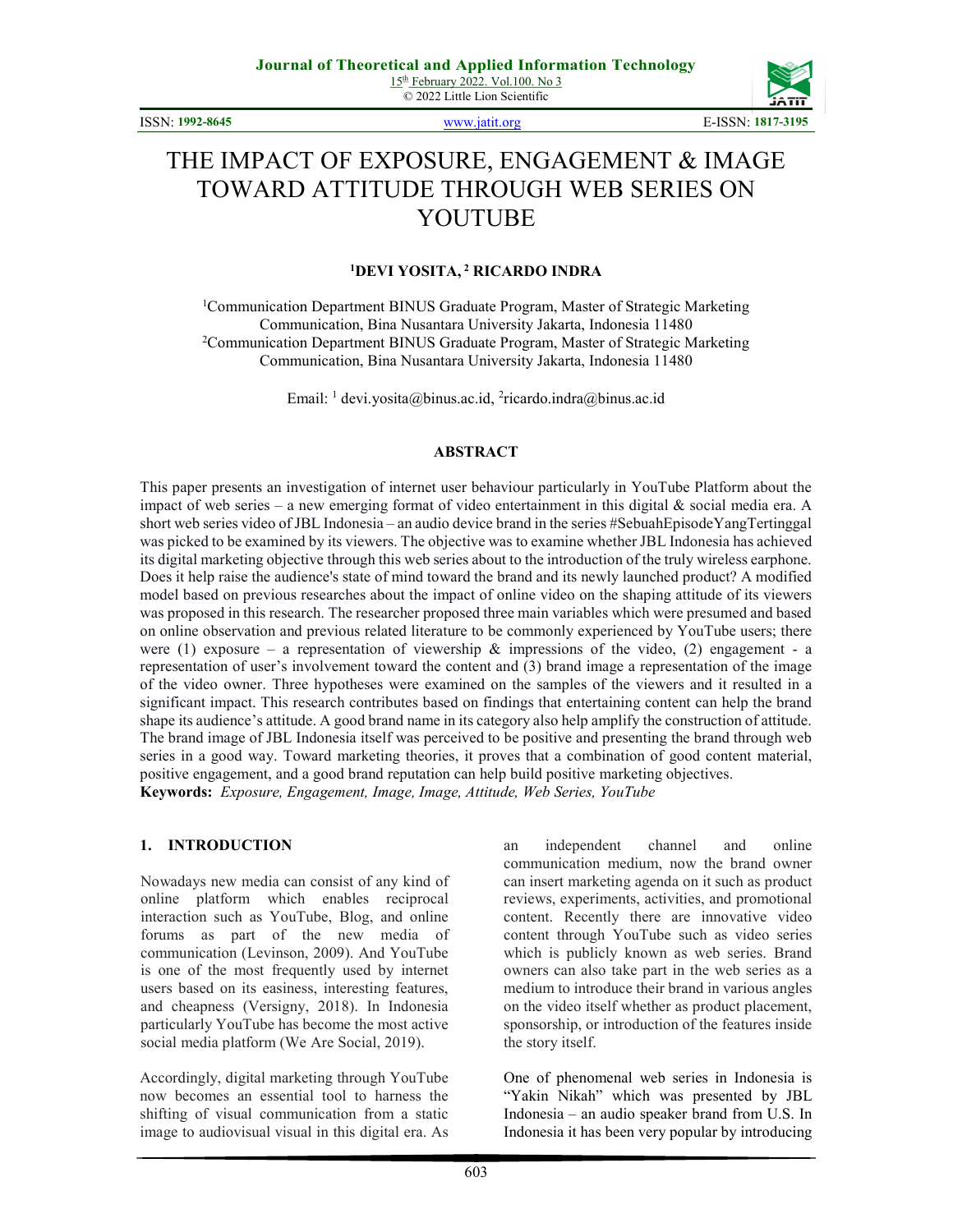#### ISSN: 1992-8645 www.jatit.org E-ISSN: 1817-3195

604

(exposure, engagement, influence, action). Its result indicated a significant impact of digital marketing variables to purchase intention and brand awareness. They used a triangle model of a digital campaign, purchase intention, and brand awareness which the researcher still got relevant to this research. Its digital campaign variable is relevant to this research to be exposure meaning as viewers get exposure to digital campaign activities.

Furthermore, Riley et al (2016) examined the impact of brand image fit on attitude towards a brand alliance. Related to the image variable, it can be referred to as the brand image concept. It has been an important concept in marketing and consumer behavior disciplines. They used brand image elements as early proposed by brand theorist – David Aaker (1996) to be examined in their model and found that the brand image elements could impact the shaping of consumer's attitudes. They proposed three main indicators of brand image: pre-attitude toward brand A, preattitude toward brand B, product fit. These three variables are combined to influence attitude toward brand alliance and moderated by brand familiarity. The Researcher assumes it to be an early indicator to hypothesize the image of a brand to influence the attitude of the potential customers.

The research above is early supporters to propose the three hypotheses in this research. There are exposure toward attitude, engagement toward attitude, and brand image toward attitude. Most of the predecessor researches have proposed the impact of digital activities on purchase intention although it was not proposed in this research. They proposed that buying intention is the result of the consumer journey in online activities and most of them proposed the use of attitude before it ends up in buying intention. This proposition is inline in this research to use attitude as an essential element shaped in online activities. There are several types of research related to the factors that affect potential consumer's buying intention through the use of attitude such Dinda et al (2018) in measuring advertisement on YouTube toward purchase intention, and Yuksel (2016) in measuring factors such as YouTube engagement indicators (view, like, comment, reply), perceived credibility of information in the video, perceived usefulness of the information in the video and perceived video characteristics in the video toward attitude and purchase intention.

audio products such earphone, headphone, portable Bluetooth speaker and convert based on predefined model. While the product inside web series format on YouTube Platform is aimed to complement marketing mix (Rangkuti, F. 2009). Moreover the researcher would like to know further how far this activity can replace TV Commercial by resulting the equivalent impact to the audience. Yakin Nikah was firstly launched on November 2018 and had released 3 seasons with more than 15 million viewers in total. Each season consists of several episodes (span from 4 up to 7 episodes). One of its special episode is "Sebuah Episode Yang Tertinggal" which was released to introduce the usage of Truly Wireless Earphone where the casts demonstrated functions and features of the product inside the scenes.

As YouTube provides an end-screen feature that enables a product purchase link at the end of the video, JBL complements the video through this feature. The price and sales promotion can be accessed on the click-screen where then it drives the viewer to the JBL's mobile app to conduct a purchase. Based on the case above, it is questioned whether JBL's digital marketing activity through the YouTube platform is effective to push purchase intention or not.

The researcher limited this research to only one particular episode. Other episodes were not included during the span of 3 seasons. The viewers might also watch the web series from the earlier episodes, which might also influence their attitude. However, the researcher strictly focuses on the impact of episode "Sebuah Episode Yang Tertinggal" as the research's object.

## 2. LITERATURE REVIEW

Jain et al (2018). Explored the impact of online entertainment on the shape of attitude and purchase intention through the shapes of advertising value. They found a significant impact of online video advertisement value to the shape of viewers' attitude, although their proposed model was not fit to be applied in the online video case.

Masitha & Bonita (2019) explored the impact of web series to purchase intention through brand awareness. They also used The Brian Solis concept to measure the impact to purchase intention where the indicators of that concept are combined inside the digital campaign variables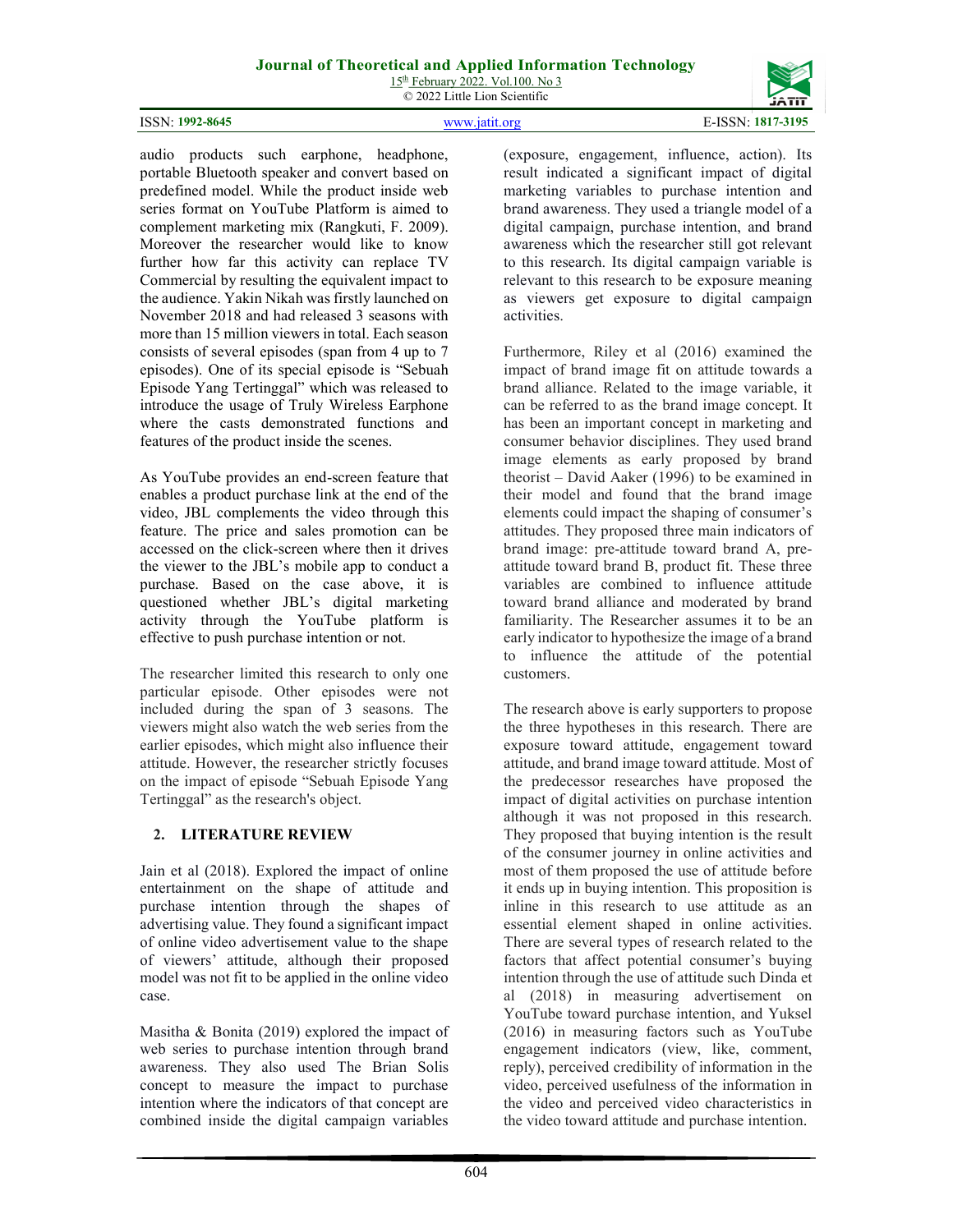© 2022 Little Lion Scientific





### 3. RESEARCH METHOD

Looking at this case identification above, the problems can be identified as below:

- a. Does the JBL's web series as one of its marketing communication programs have a significant impact on its viewers as its potential consumers? It questions the effectiveness of a digital marketing program. The measurement will be in three variables of exposure, engagement, and brand image.
- b. Does the episode: Yakin Nikah #SebuahEpisodeYangTertinggal which is equipped by end-screen feature have a significant impact on its viewers in shaping attitude in the viewers' mind? It questions the effectiveness of a special episode on shaping the attitude of viewers.

Overall both problems identification above, the researcher formulated the research problem to be questioning the use of YouTube Platform to introduce truly wireless earphones through online web series whether it is effective or not to shape the viewers' state of attitude. As it is the preliminary objective of online exposure.

Then the research objectives are derived based on the problem formulation above to be detailed as below:

- c. Analyzing the impact of exposure toward attitude.
- d. Analyzing the impact of engagement toward attitude.
- e. Analyzing the impact of the brand image toward attitude.

Therefore based on these objectives, the model is portrayed as below:



Figure 1: Research Framework

A cross-sectional design is conducted through an online questionnaire survey to targeted respondents of YouTube users who have watched

the Yakin Nikah web series and specifically on episode #SebuahEpisodeYangTertinggal. A screening question is applied in the beginning as a validity check toward the target respondents before they answer the whole questions in the questionnaire. There were preliminary agescreening to be only 18-24 years old, 25-29 years old, 30-34 years old, and 35-40 years old which represents the millennials generation as predefined to be the most frequent YouTube active users. The researcher made sure that all of the targeted respondents had viewed completely the video until the end-screen where the product was promoted by the brand. An additional preliminary was added to identify the respondent whether they are active JBL product users or not based on the possession of any kind of JBL products.

The questionnaire is designed based on the proposed model. On the exposure dimension, respondents will be asked about attributes related to the contents and characteristics of the video such as understanding of the content, emotional bonding, and credibility of the video. On the engagement dimension, respondents will be asked about attributes related to the user's type of actions to be involved in an online video content that has meaning and benefit. As engagement is very enabled in the YouTube platform through putting like a mark, dislike mark, subscribe to the channel, and inserting comments and replies. On the brand image dimension, respondents will be asked about attributes related to the brand image of JBL Indonesia which released Yakin Nikah #SebuahEpisodeYangTertinggal. The image, in this case, can be referred to as attributes such as symbolic benefit if a consumer has the product, economic fit if the consumer perceives the price based on its value for him, and technological aspects to measure the perception toward innovation, uniqueness, and design of the product. On the attitude dimension, respondents will be asked about their mind-statement after watching the video. Do they have judgment toward the video such as perception, emotion, and feelings? The detailed derivation of the concepts to the measurements on the questionnaire is in the table below:

Table 1. Questionnaire Design Summary

| Dimension | <b>Questions Design</b>        |
|-----------|--------------------------------|
| Exposure  | 1. The video is understandable |
| Dimension | related to content story       |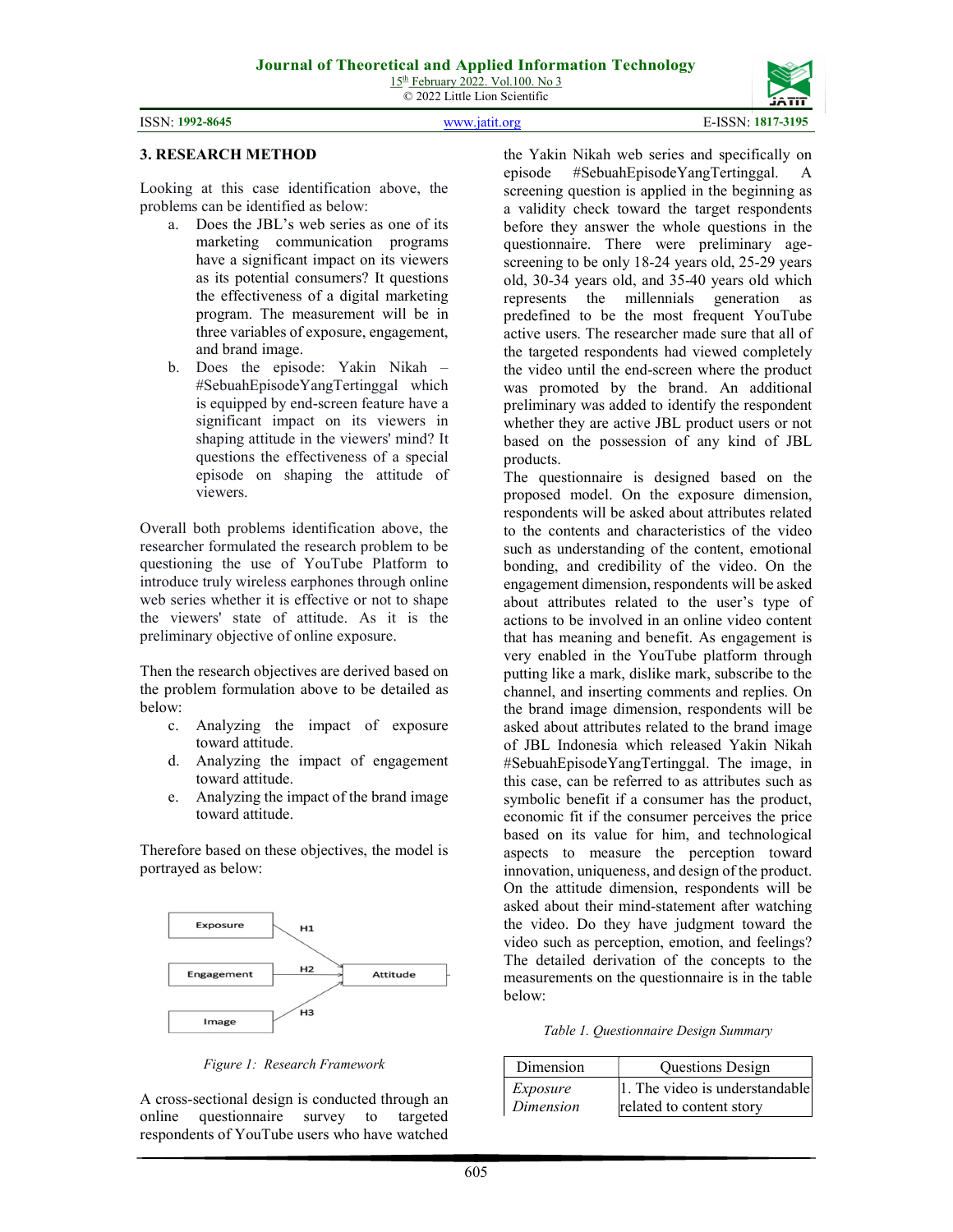## Journal of Theoretical and Applied Information Technology

 $15<sup>th</sup>$  February 2022. Vol.100. No 3 © 2022 Little Lion Scientific

ISSN: 1992-8645 www.jatit.org E-ISSN: 1817-3195

|                    | 2. The video is touching         |  |  |  |
|--------------------|----------------------------------|--|--|--|
|                    | emotionally                      |  |  |  |
|                    | 3. The video sticks to the       |  |  |  |
|                    | memory                           |  |  |  |
|                    | 4. The video is interesting      |  |  |  |
|                    | 5. The video is convincing       |  |  |  |
|                    | consumer about the product       |  |  |  |
|                    | 6. The video represents trust    |  |  |  |
|                    | of the brand                     |  |  |  |
| Engagement         | 1. The video makes viewer        |  |  |  |
| Dimension          | click like button                |  |  |  |
|                    | 2. The video makes viewer        |  |  |  |
|                    | comment positively               |  |  |  |
|                    | 3. The video makes viewer        |  |  |  |
|                    | respond/reply positively         |  |  |  |
|                    | 4. The video makes viewer        |  |  |  |
|                    | share it                         |  |  |  |
|                    | 5. The video makes viewer        |  |  |  |
|                    | save it                          |  |  |  |
|                    | 6. The video makes viewer        |  |  |  |
|                    | subscribe YouTube Channel        |  |  |  |
|                    | of JBL Indonesia                 |  |  |  |
| <b>Brand Image</b> | 1. The new earphone product      |  |  |  |
| Dimension          | is affordable/value-for-money    |  |  |  |
|                    | 2. The new earphone              |  |  |  |
|                    | symbolizes trendy                |  |  |  |
|                    | 3. The video & earphone have     |  |  |  |
|                    | high point of attraction         |  |  |  |
|                    | 4. The video & earphone are      |  |  |  |
|                    | unique innovations               |  |  |  |
|                    | 5. The quality of the video $\&$ |  |  |  |
|                    | earphone are excellent           |  |  |  |
| Attitude           | 1. The video is reliable         |  |  |  |
| Dimension          | 2. The video is creative         |  |  |  |
|                    | 3. The video is educating        |  |  |  |
|                    | The video is differentiated      |  |  |  |
|                    | 5. The video is touching         |  |  |  |
|                    | emotion in positive way          |  |  |  |
|                    | 6. The story of the video is     |  |  |  |
|                    | understandable                   |  |  |  |
|                    | 7. The video gives clear         |  |  |  |
|                    | information about product        |  |  |  |

Targeted respondents in Jakarta were selected based on the heaviest city of YouTube activity in the capital region of Indonesia. Some 162.000 male & female populations were extracted based on the actual number of subscribers of the JBL Indonesia YouTube Fanpage (as data of September 2020). A standard error of the mean formula was applied to

determine the number of samples and resulted in several 399 samples. The technical sampling procedures were selected by judgmental sampling on the area of the researcher. After the data had been submitted completely, standard validity & reliability tests were executed and then processed further to factor analysis (in case there was a need to do data reduction based on factor score) and ultimately regression analysis was executed to test the hypothesis based on the proposed model.

This research can contribute to both academic/theoretical and practical/business benefits. For academic benefits, this research can contribute to the marketing science in analyzing and examining video content particularly in YouTube platforms, and specifically examining the impact of the EPIC Model derived to exposure, engagement, brand image, and attitude variables framed on this research. It strengthens the foundation of attitude dimension which can be shaped through various digital activities stimulants as portrayed in this research. It should be additional literature on how digital marketing activities should aim their objective through a new format of marketing communication tool in the form of video series.

And for practical benefits, this research can contribute to not only JBL Indonesia as the brand owner of JBL in Indonesia but also other brands in optimizing digital marketing strategy through video content on the YouTube Platform. Through the model on this research, a brand can measure the ROI of the campaign in each proposed variable and correlate it to the marketing budget. As we know that digital activities have precise metrics as generally used in measuring exposure and engagement. Through this research, a brand owner can estimate how far he should aim whenever he enters the digital platform to touch his audiences, whether he just wants to have massive exposure of the brand, earns viral engagement, or develop on audience's mind about the position of the brand as a state of attitude which becomes a foundation to stimulate the purchase intention.

## 4. HYPOTHESES

Based on the framework the hypotheses can be defined as below. They examine each correlation in the research framework as portrayed in Figure 1.

Hypothesis 1: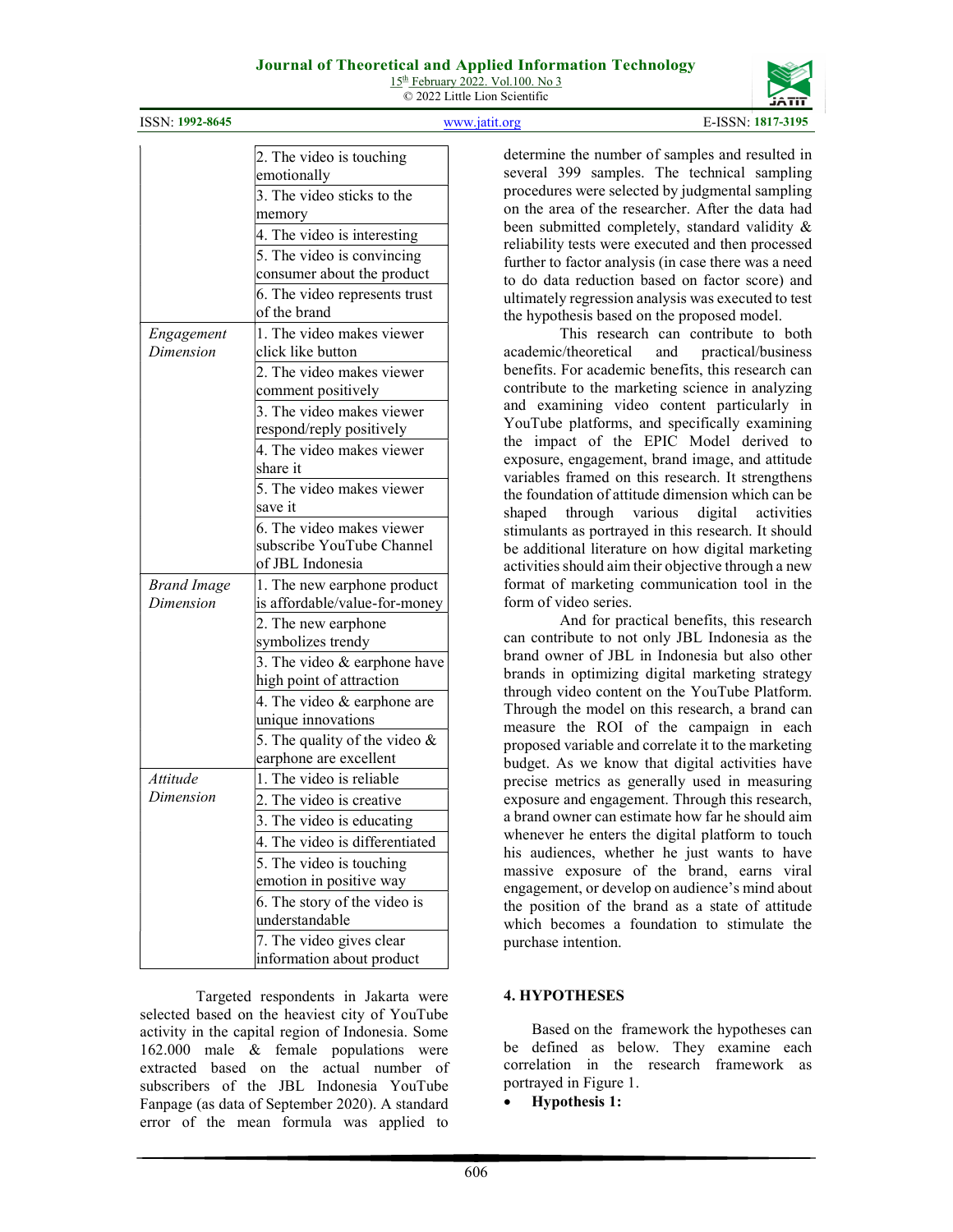|  | <b>ISSN: 1992-8645</b> |
|--|------------------------|
|--|------------------------|

www.jatit.org E-ISSN: 1817-3195



- $H<sub>0</sub>$ : The exposure does influence attitude significantly.
- $H<sub>1</sub>$ : The exposure influences attitude significantly.
- Hypothesis 2:
	- $H<sub>0</sub>$ : The engagement does not influence attitude significantly.
	- $H<sub>1</sub>$ : The engagement influences attitude significantly.
- Hypothesis 3:
	- $H_0$ : The brand image does not influence attitude significantly.
	- $-H_1$ : The brand image influences attitude significantly.

#### 5. RESULT AND DISCUSSION

 Amounted 405 respondents were collected, 203 men (50,1%) and 202 women (49,9%). Those respondents are 55 persons between 18-24 years old, 187 persons between 25-29 years old, 104 respondents between 30-34 years old, and 59 respondents between 35-40 years old. This demographic represents the target respondents' age to be millennials generation as defined to be born between the 80s up to late 90s. The researcher questioned about possession of JBL products on the early stage of the questionnaire. Based on their responses, 210 (51,9%) respondents admitted having at least one JBL product, and 195 (48,1%) respondents admitted having never had JBL's product yet. Overall there is no skewed tendency of the demographic composition of the respondents. They span from early age up to late age of millennials generation to represent the actual YouTube active users. And there are also fair proportions of both gender comparison and consumer and non-consumer comparison of JBL products. The data was then processed statistically on reliability test and hypothesis test as below:

| Table 2. Reliability Data & KMO Value |  |  |
|---------------------------------------|--|--|
|                                       |  |  |

|                      | Cronbach's<br>Alpha | <i>Value KMO</i> |
|----------------------|---------------------|------------------|
| Exposure             | 0,940               | .908             |
| Engagement           | 0,911               | .834             |
| Brand Image $ 0,907$ |                     | .854             |
| Attitude             | 0,939               | .856             |

The data was reliable enough to be processed on further analysis based on Cronbach's Alpha result all above 0.5 limit score. Besides, to be analyzed on the correlation matrix, all five variables are eligible to be analyzed on factor analysis. It can be seen on Kaiser-Meyer-Olkin Measure of Sampling Adequacy (KMO) to be above 0.5 limits. Then factor analysis was processed further. The loading factors resulted in all significant results to be ranging between 0.787 up to 0.902. The lowest coefficient of loading factor is on Engagement variable – question number 3 about watching JBL web series to make the user is encouraged to put positive comments, the score is 0.669. Technically all loading factor scores are above the minimum requirement of 0.5 so there was no data reduction for further regression analysis. The hypothesis testing results are as below.

#### Table 3. Hypothesis Testing

|                  | <b>Unstandardized Coefficients</b> |            | Standardized<br>Coefficients |        |      |
|------------------|------------------------------------|------------|------------------------------|--------|------|
| Model            | B                                  | Std. Error | Beta                         |        | Sig. |
| (Constant)       | ,658                               | ,085       |                              | 7,718  | ,000 |
| X1 (Exposure)    | ,797                               | .025       | ,850                         | 33,379 | ,000 |
| (Constant)       | 1.328                              | .084       |                              | 15,760 | ,000 |
| X2 (Engagement)  | .657                               | ,026       | ,778                         | 24,842 | ,000 |
| (Constant)       | 1.174                              | ,113       |                              | 10,409 | ,000 |
| X3 (Brand Image) | .664                               | .034       | .702                         | 19,813 | ,000 |

a. Dependent Variable: Attitude (Y)

Hypothesis 1: Exposure has a positive effect on attitude with a coefficient score of 0.850 and all Sig. to be .000 (below 0.005 requirement). Data supports strongly the first hypothesis that exposure to the video web series contributes to the shaping of viewers' attitudes toward the JBL brand. ANOVA data also resulted in a regression model that can describe mostly variation on the attitude variable and resulted in a lower portion of residual value. Viewers made a positive attitude on their minds about the JBL brand and web series video. The massive exposure is one of the strengths of the JBL web series with more than 500k views and 3.5k comments. Even if YouTube users has not commented on the comment section and not watched completely, at a glance user could skim the comments and perceive the positive value of the content then invent a positive attitude. On this hypothesis, research summarizes that each element of exposure of the video is strongly powerful to be stuck on the viewers' minds. If we get back to the questions on the questionnaire there are measurements about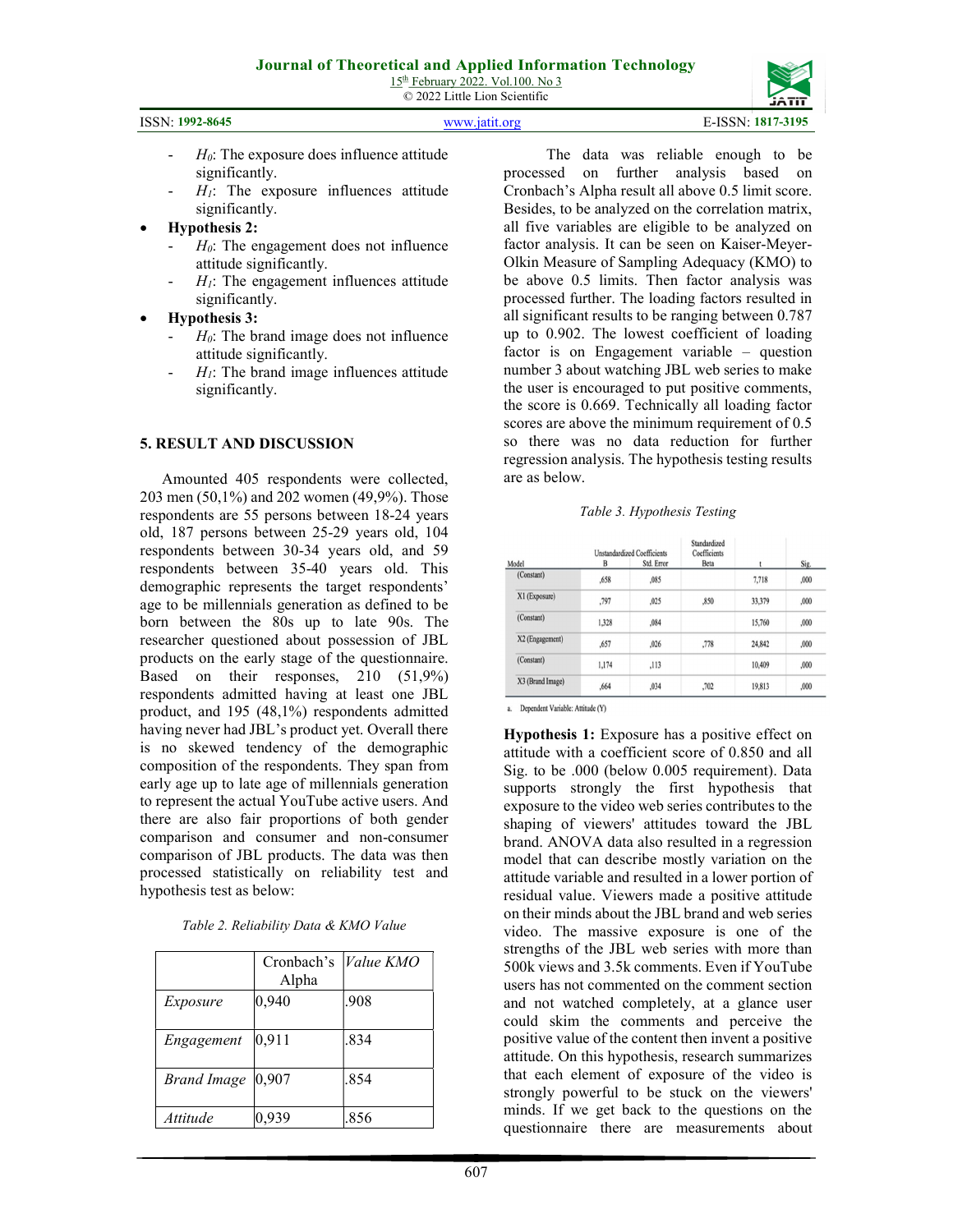ISSN: 1992-8645 www.jatit.org E-ISSN: 1817-3195



understandability of the story, emotional bonding, memorability, point of attraction, and trust of the brand owner. So the whole package of the video is perceived very well in the mind of viewers.

Hypothesis 2: Engagement has a positive effect on attitude with a coefficient score of 0.778 and all Sig. to be .000 (below 0.005 requirement). The data supports the second hypothesis that engagement impacts positively on attitude. ANOVA data also resulted in a regression model that can describe mostly variation on the attitude variable and result in a lower portion of residual value. The higher number of engagements in the form of a number of comments, likes, shares, and favorites impacts on the more positive attitude of viewers about the JBL brand. In this case, YouTube viewers intended voluntarily to put positive comments about the story of the web series. And simultaneously it creates a positive attitude toward the JBL brand as the creator of the web series. As we know YouTube platform enables users to put comments unlimited, viewers of a video can comment initially, the reply of comments of other users, and finally involved in multi-discussions in a single comment feed of a video. So these findings summarize that users' participation to get involved in comments discussion voluntarily is a strong stimulant to gain a positive attitude of the overall web series and the brand. Digital native users mostly do not hesitate and doubt to put a short comment on any content that they follow on social media. So this is a finding that gaining a massively positive attitude is as much as the overall engagement gained on this video. The video has gained more than 550k viewers and more than 3.5k likes. So the overall positive attitude gained is the total of active users on this metric as a representation of the samples of the respondent.

Hypothesis 3: Brand image has a positive effect on attitude with coefficient 0.702 and all Sig. to be .000 (below 0.005 requirement). The data supports the third hypothesis that the brand image of JBL Indonesia impacts the positive attitude of viewers of the JBL brand. ANOVA data also results in that the regression model can describe mostly variation on the attitude variable and result in a lower portion of residual value. There is a different finding on this third hypothesis. The regression score is not as high as on the first (exposure impacts to attitude) and second hypothesis (engagement impacts to attitude). If we look back to the questions on the

questionnaire, on this dimension there are questions about affordability or the product, symbol of trendiness, point of attraction, point of innovation, and quality of the video & product. These attributes are mostly attached to the brand – in this case, is JBL Indonesia. The researcher concludes that on this hypothesis, users perceive more of the JBL brand and less of the web series itself. Brand image is mostly correlated to the JBL brand and is not pointed to the web series content itself. So between the three independent variables, the brand image has lower impacts on attitude although the coefficient of regression remains high. The respondent's perception about the brand image of JBL has been high or has been founded for a long time even though there are no Yakin Nikah Web Series and episode #SebuahEpisodeYangTertinggal.

## 6. CONCLUSION

Reviewing statistical results above, with all signs of coefficient tolerable on .000 and all standardized coefficients marked as strongly correlated  $(X1)$  exposure –  $0.850$ ,  $(X2)$ engagement – 0,778 and (X3) brand image – 0, 702, there can be conclusion finding that web series itself as presented in the three independent variables has been performed well by JBL Indonesia. The episode #SebuahEpisodeYangTertinggal has reached its maximum result to shape the attitude of its loyal YouTube viewers, introducing the newly launched product Truly Wireless Earphone. Based on this research, YouTube viewers' exposure is shaped and created on the mind of viewers based on the high number of views and impressions of the video which has strongly reached numerous viewers and stimulated the state of mind from there. Besides the push of exposure, the engagements have a strong contribution to shape a state of mind too. Even if people have not put comments or likes on the video, they probably have seen the number of comments already submitted and likes already marked. These signs of engagement are stimulants too to make the upcoming viewers follow the early viewers who have put comments and likes marks. Finally, they make a positive attitude on the overall story of the web series and JBL as a brand. On the brand image side, a JBL brand has already had a strong presence in the audio industry. It does not give an impact as strong as on exposure and engagement even though the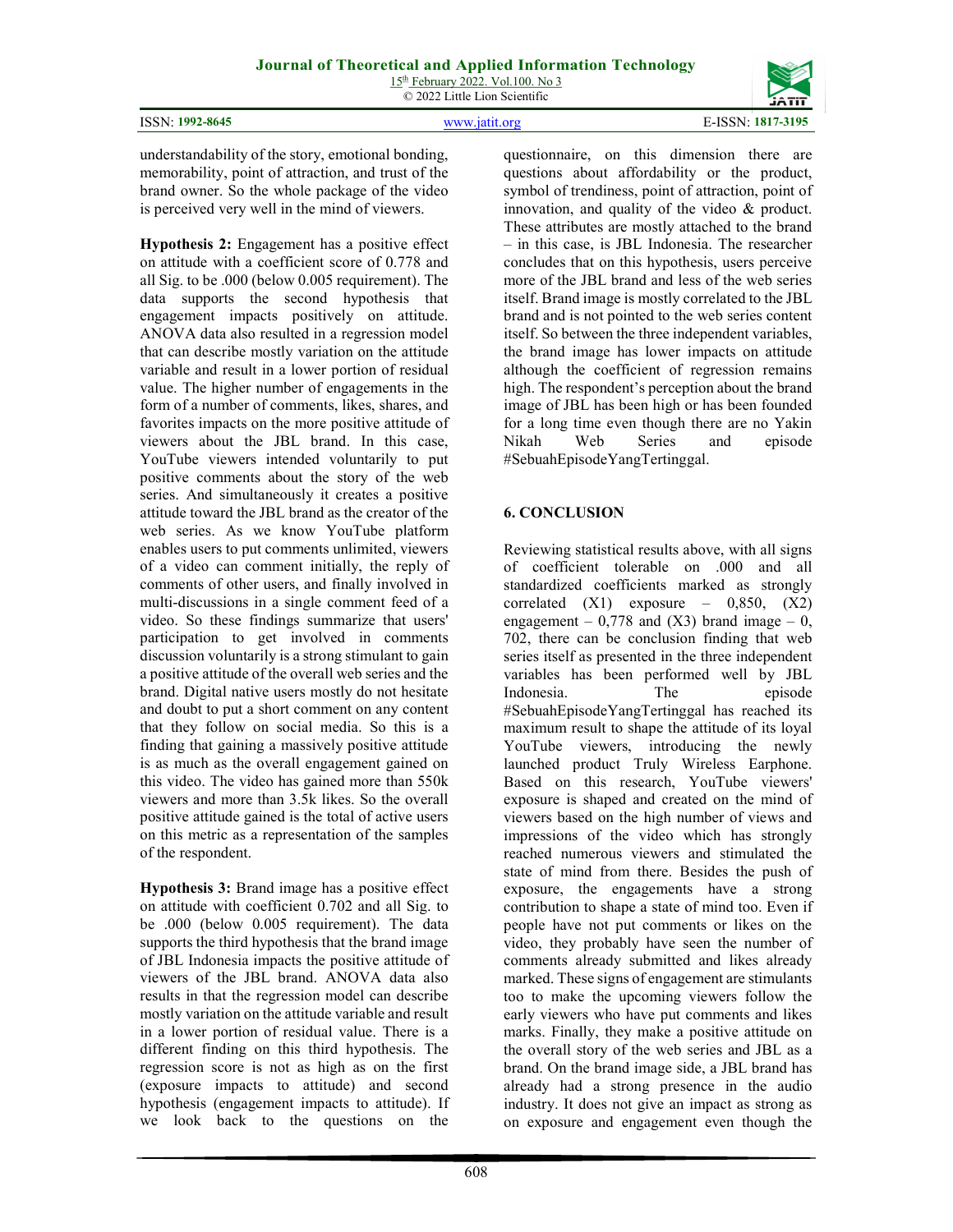## Journal of Theoretical and Applied Information Technology

 $15<sup>th</sup>$  February 2022. Vol.100. No 3 © 2022 Little Lion Scientific

| ISSN: 1992-8645 | WWW 1911 org |  |
|-----------------|--------------|--|



ISSN: 1817-3195

correlation coefficient is high. In conclusion, the three main variables; exposure, engagement, and brand image play an essential role in the digital presence particularly on the YouTube platform to create and shape a positive state of attitude in the mind of viewers and potential customers.

Referring to the problem statement and objectives, this research achieved several points. The brand's marketing effort to attract the audience through video content effectively met the target. To be specific, a special episode has successfully introduced the newly launched product to its audience. The three components of exposure, engagement, and brand image shall be the essential elements to push marketing objectives through digital channels in the future.

After this work, there is issue that was not attended. The respondents consisted of both people who already purchased and never purchased JBL products. The samples of respondents from existing customers and noncustomers might result differently. Further research that differentiates these two clusters can describe the result more deeply. From the researcher's point of view, further research shall create a comparison of effectiveness between episodes.

## REFERRENCES

- [1] Aaker, David A. (1996). Measuring Brand Equity Across Products and Markets. California Management Review. Vol 38. No.3.
- [2] Berlo, David. (1960). The Process of Communication – An Introduction to Theory and Practice. Michigan State University. New York: Holt, Rinehart and Winston Inc.
- [3] Chao, Ren-Fang. & Liao Ping-Chu. (2016). The Impact of Brand Image and Discounted Price on Purchase Intention in Outlet Mall: Consumer Attitude as Mediator. The Journal of Global Business Management Volume 12\* Number 2\* October 2016 issue.
- [4] Di Gangi, Paul M. & Wasko, M. M. (2016). Social Media Engagement Theory: Exploring the Influence of User Engagement on Social Media Usage. Journal of Organizational and End User Computing (JOEUC), 28(2), 53-73.
- [5] Dinda, A., Rara, D., & Irwansyah, I. (2018). EFEKTIVITAS IKLAN YOUTUBE TRAVELOKA TERHADAP KEPUTUSAN PEMBELIAN (Studi EPIC Model pada Iklan YouTube â $\epsilon$  œSaat Memesan Tiket Pesawat Tak Lagi Ribetâ€ pada Karyawan di Jakarta). Desain Komunikasi Visual, Manajemen Desain dan Periklanan (Demandia), 77-96.
- [6] Dr. Ir. Ratu Mutialela -2017. Konsep Dan Aplikasi Ilmu Komunikasi. Penerbit ANDI Anggota IKAPI).
- [7] Hariyani, I. (2016). Peran Jaringan Sosial Pada Kampanye Lingkungan di Media Sosial: Kasus Kampanye Melawan Asap. INFORMASI, 46(1), 87-100.
- [8] Keller, Kevin Lane. (1993). Conceptualizing, Measuring, and Managing Customer-Based Brand Equity. Journal of Marketing, Vol. 57, No. 1 (Jan., 1993), pp. 1-22.
- [9] Khairil, M. (2018, September). ANALISIS PEMANFAATAN NEW MEDIA MELALUI JARINGAN MEDIA SOSIAL. In National Conference of Creative Industry.
- [10] Kotler, Philip., & Kevin Lane Keller (2012) Marketing Management, 14th Edition. Pearson Education Inc. New Jersey.
- [11] Kurmia, N. (2005). Perkembangan teknologi komunikasi dan media baru: Implikasi terhadap teori komunikasi. Mediator: Jurnal Komunikasi, 6(2), 291-296.
- [12] Levin, L. Richard. Statistics for Management. London: Prentice / Hall, Inc., 1978.
- [13] Littlejohn, Stephen W., & Karen A. Foss (2011). Theories of Human Communication.  $10^{th}$  ed. Waveland Press, Inc
- [14] Malhotra, Naresk K., David F. Birks (2008). Marketing Research: An Applied Approach, 3rd Edition. Trans-Atlantic Publications, Inc.
- [15] Masitha, R. U., & Bonita, E. A. E. (2019). PENGARUH DIGITAL CAMPAIGN WEB SERIES SORE TERHADAP KEPUTUSAN PEMBELIAN MELALUI BRAND AWARENESS TROPICANA SLIM STEVIA DI KALANGAN REMAJA-DEWASA MUDA. Jurnal Riset Komunikasi, 2(2), 149-156.
- [16] Pramanda, A. K., & Nurfebiaraning, S. (2018). Pengaruh Iklan Web Series Sore: Istri Dari Masa Depan Terhadap Brand Image Tropicana Slim. eProceedings of Management, 5(1).